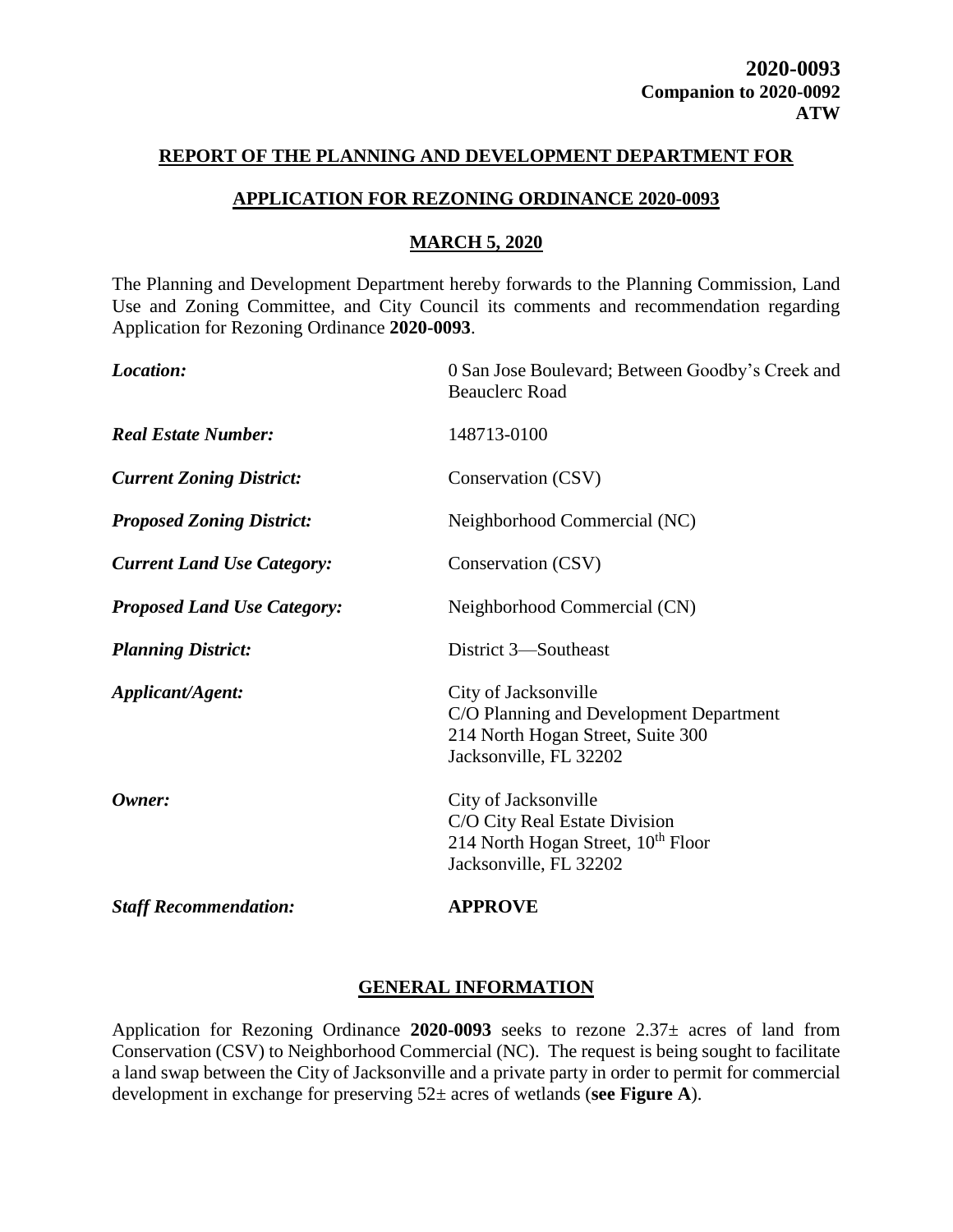There is a companion Small Scale Land Use Amendment L-5433-20C (**Ordinance 2020-0092**) that seeks to amend the land use on the property from Conservation (CSV) to Neighborhood Commercial (NC).

The subject site is part of a Land Exchange Agreement pursuant to Ordinance 2020-0148. As set forth in the Land Exchange Agreement, the subject 2.37-acre City of Jacksonville owned parcel will be conveyed to a private party in exchange for the conveyance to the City of Jacksonville of approximately 52 acres of environmentally sensitive land currently in the Low Density Residential (LDR) land use category. The 52 acres abut Goodby's Creek and are in close proximity to the John T. Lowe Boat Ramp at San Jose Boulevard and Goodby's Creek. Upon acquisition of the 52 acres, it is the intent of the City to rezone the property to Conservation (CSV).

Additionally, the subject parcel includes a conservation easement restriction that was placed as an offset for the construction of the John T. Lowe Boat Ramp. Chase Properties is working with appropriate agencies to amend the conservation easement restrictions.

## **STANDARDS, CRITERIA AND FINDINGS**

Pursuant to Section 656.125 of the Zoning Code, an applicant for a proposed rezoning bears the burden of proving, by substantial competent evidence, that the proposed rezoning is consistent with the City's comprehensive plan for future development of the subject parcel. In determining whether a proposed rezoning is consistent with the 2030 Comprehensive Plan, the Planning and Development Department considers several factors, including (a) whether it is consistent with the functional land use category identified in the Future Land Use Map series of the Future Land Use Element; (b) whether it furthers the goals, objectives and policies of the Comprehensive Plan; and (c) whether it conflicts with any portion of the City's land use regulations. Thus, the fact that a proposed rezoning is permissible within a given land use category does not automatically render it consistent with the 2030 Comprehensive Plan, as a determination of consistency entails an examination of several different factors.

## *1. Is the proposed rezoning consistent with the 2030 Comprehensive Plan?*

Yes. In accordance with Section 656.129 Advisory recommendation on amendment of Zoning Code or rezoning of land of the Zoning Code, the Planning and Development Department finds that with the approval of companion Small Scale Land Use Amendment L-5433-20C (**Ordinance 2020-0092**), the subject property will be located in the Neighborhood Commercial (NC) functional land use category according to the Future Land Use Map series (FLUMs) adopted as part of the 2030 Comprehensive Plan.

## *2. Does the proposed rezoning further the goals, objectives and policies of the 2030 Comprehensive Plan?*

Yes. The proposed rezoning is consistent with the listed objectives, policies and goals of the Future Land Use Element (FLUE) of the 2030 Comprehensive Plan. Currently the site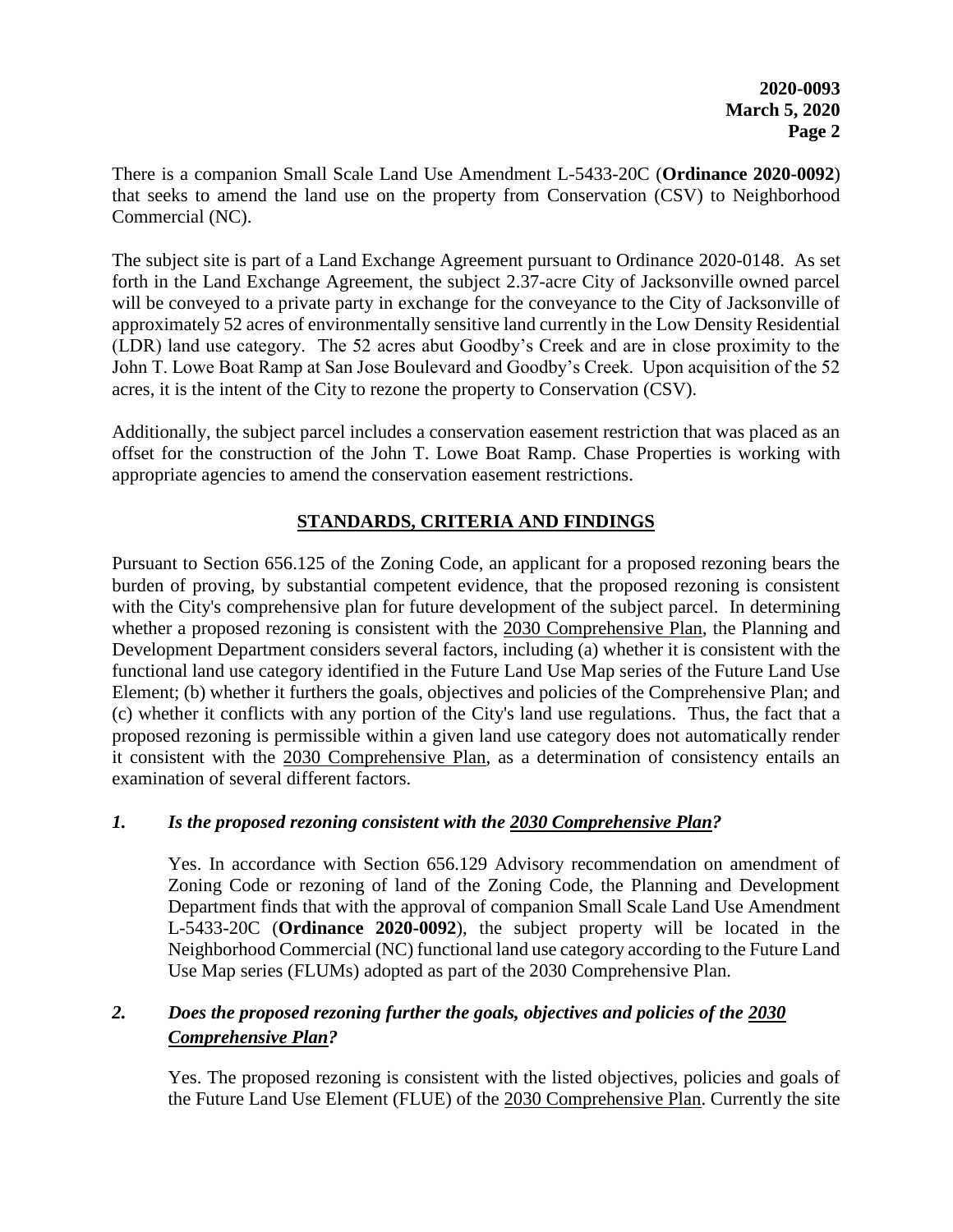has a CSV land use designation. According to the Future Land Use Element (FLUE), the Neighborhood Commercial (NC) Future Land Use Category is intended to provide commercial retail and service establishments which serve the daily needs of nearby residential neighborhoods. NC designations are preferred in locations which are supplied

with full urban services, which abut a roadway classified as a collector or higher and which are compatible with adjacent residential neighborhoods.

The site is associated with airport environs, a wellhead buffer zone, a septic tank failure area, the CHHA/AAA, flood zones and Category II wetlands. These impacts are included below with additional analysis.

### **To ensure compliance with the provisions of the Comprehensive Plan, the proposed zoning application will be reviewed in relation to the following goals, objectives, polices or text of the 2030 Comprehensive Plan: Future Land Use Element:**

### **Policy 3.2.1**

The City shall promote development of commercial and light/service industrial uses in the form of nodes, corridor development, centers or parks.

The proposed rezoning at the subject site would enhance the viability of non-residential uses along San Jose corridor by creating a more uniform development pattern in the given area and increase land availability for neighborhood commercial uses.

#### *3. Does the proposed rezoning conflict with any portion of the City's land use regulations?*

No. The proposed rezoning is not in conflict with any portion of the City's land use regulations. If approved as recommended by the Staff of the Planning and Development Department, the subject property will be rezoned from CSV to PBF-M in order to permit for commercial development—all while adhering to local, state, and federal regulations mentioned below:

#### **Flood Zones:**

Approximately 0.84 of an acre of the subject site is located within the 0.2 PCT Annual Chance Flood Hazard and within the AE flood zone. Flood zone designations are assigned by the Federal Emergency Management Agency (FEMA). FEMA defines the various flooding characteristics of different lands based on a 100-year storm. The 100-year storm of Special Flood Hazard Area (SFHA) refers to a flood occurring from a storm event that happens an average of every 100 years. In result, any development within the floodplain will be required to comply with Chapter 652, the Floodplain Management Ordinance.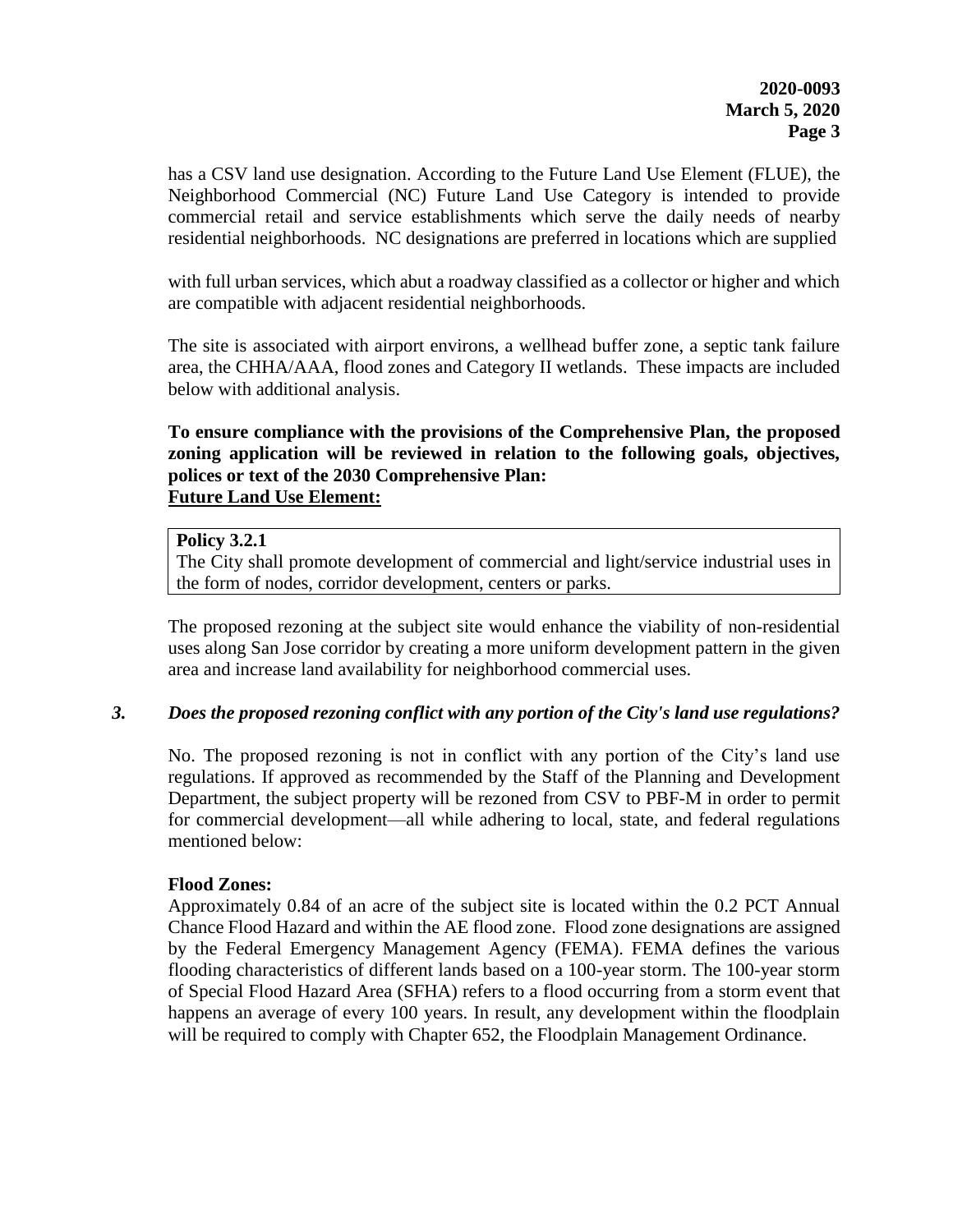

**Flood Zone Map**

For more information regarding flood zones, please see the attached memo from Community Planning Division.

## **Wetlands:**

Approximately 0.37 acres of the subject site is located within Category III wetlands. The wetlands are located along the along the southeastern corner of the property. Any development within the wetlands must meet the performance standards in Conservation/Coastal Management Element (CCME) Policy 4.1.3.



**Wetlands Map**

For more information regarding wetlands, please see the attached memo from Community Planning Division.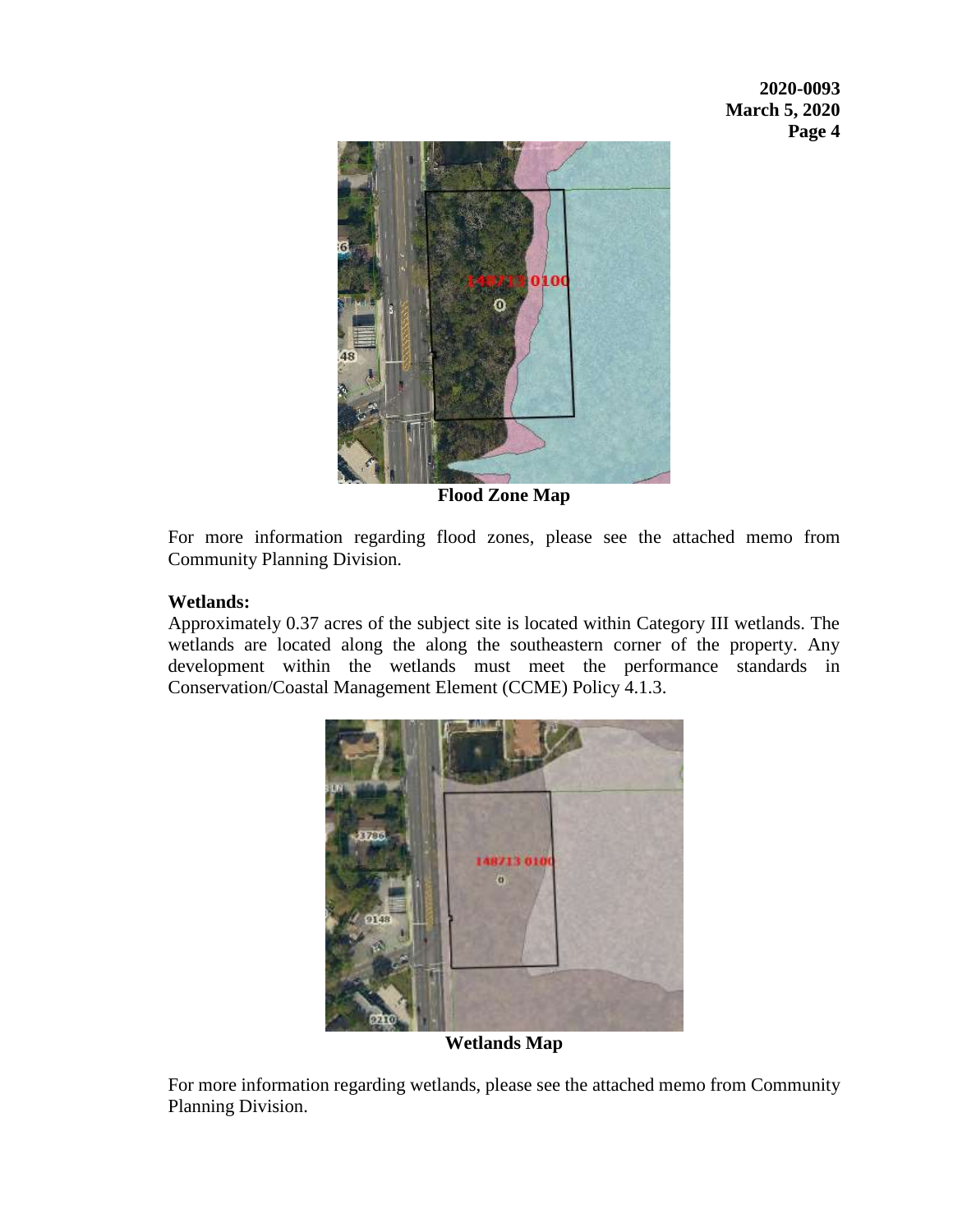#### **Coastal High Hazard Area (CHHA) / Adaptation Action Area (AAA**):

Approximately 0.30 of an acre of the subject site is located within a Coastal High Hazard Area (CHHA) and Adaptation Action Area (AAA), as defined by Sections 163.3178(2)(h) and 163.3164(1), Florida Statutes. Site design should cluster development away and avoid development in the CHHA/AAA.



For more information regarding CHAA, please see the attached memo from Community Planning Division.

## **SURROUNDING LAND USE AND ZONING**

The subject property located on the east side of San Jose Boulevard, a major arterial roadway, and just south of Goodby's Creek. The 2.37-acre site abuts a larger 32-acre parcel that is in the Conservation land use category. The rezoning request to the CN Zoning District will allow for commercial development. Nonetheless, adjacent land uses and zoning districts are as follows:

| <b>Adjacent</b> | <b>Land Use</b> | <b>Zoning</b>   | <b>Current</b>                  |
|-----------------|-----------------|-----------------|---------------------------------|
| <b>Property</b> | Category        | <b>District</b> | Use(s)                          |
| North           | NC.             | PUD 2016-0525-E | <b>Assisted Living Facility</b> |
| East            | CSV             | CSV             | Goodby's Creek Preserve         |
| South           | CSV             | CSV             | Goodby's Creek Preserve         |
| West            | I DR            | <b>RLD-90</b>   | Single-Family/Commercial        |

It is the opinion of the Planning and Development Department that the requested rezoning to CN will be consistent and compatible with the surrounding uses.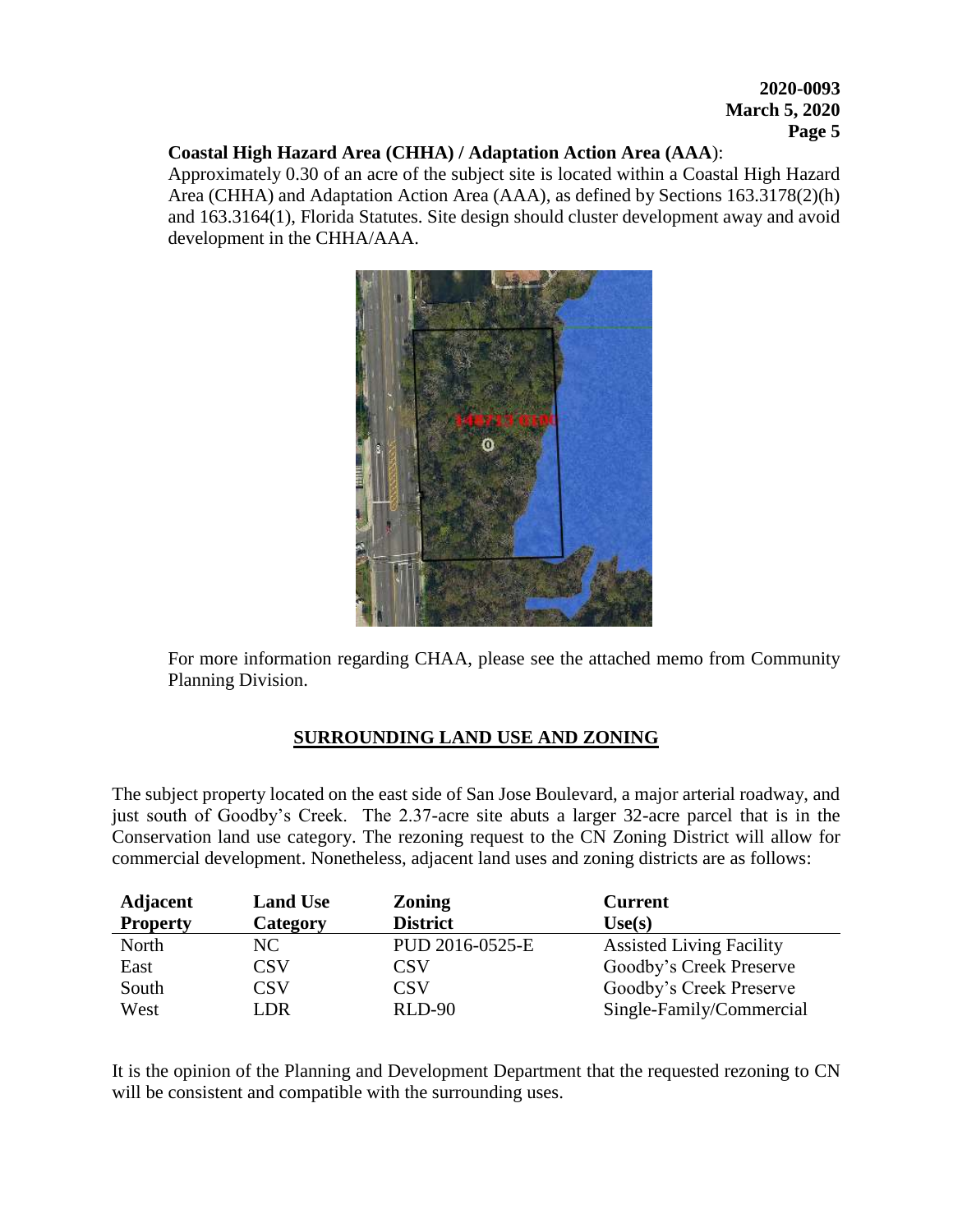## **SUPPLEMENTARY INFORMATION**

Upon visual inspection of the subject property on **February 18, 2020** by the Planning and Development Department, the required Notice of Public Hearing signs **were** posted.



# **RECOMMENDATION**

Based on the foregoing, it is the recommendation of the Planning and Development Department that Application for Rezoning Ordinance **2020-0093** be **APPROVED**.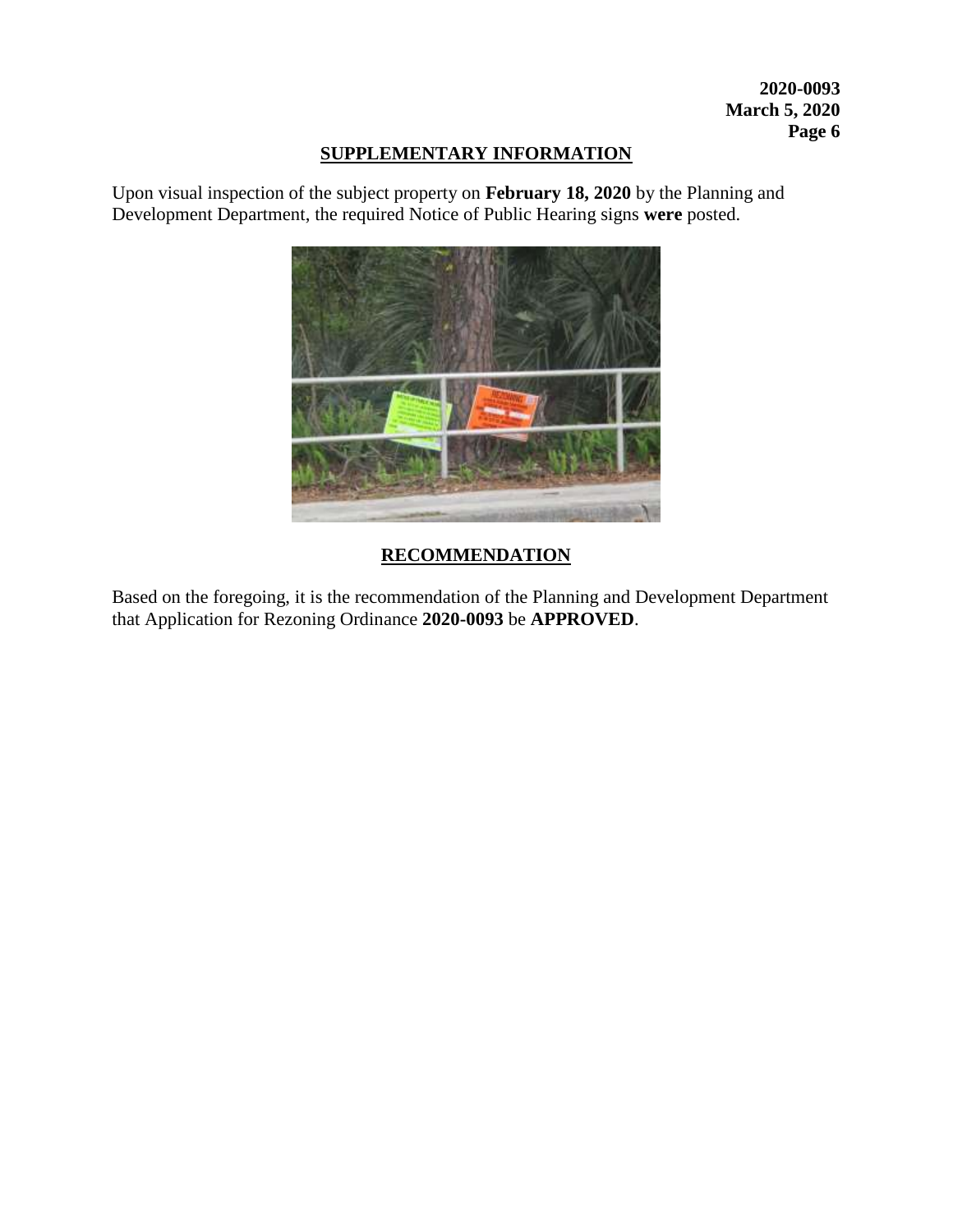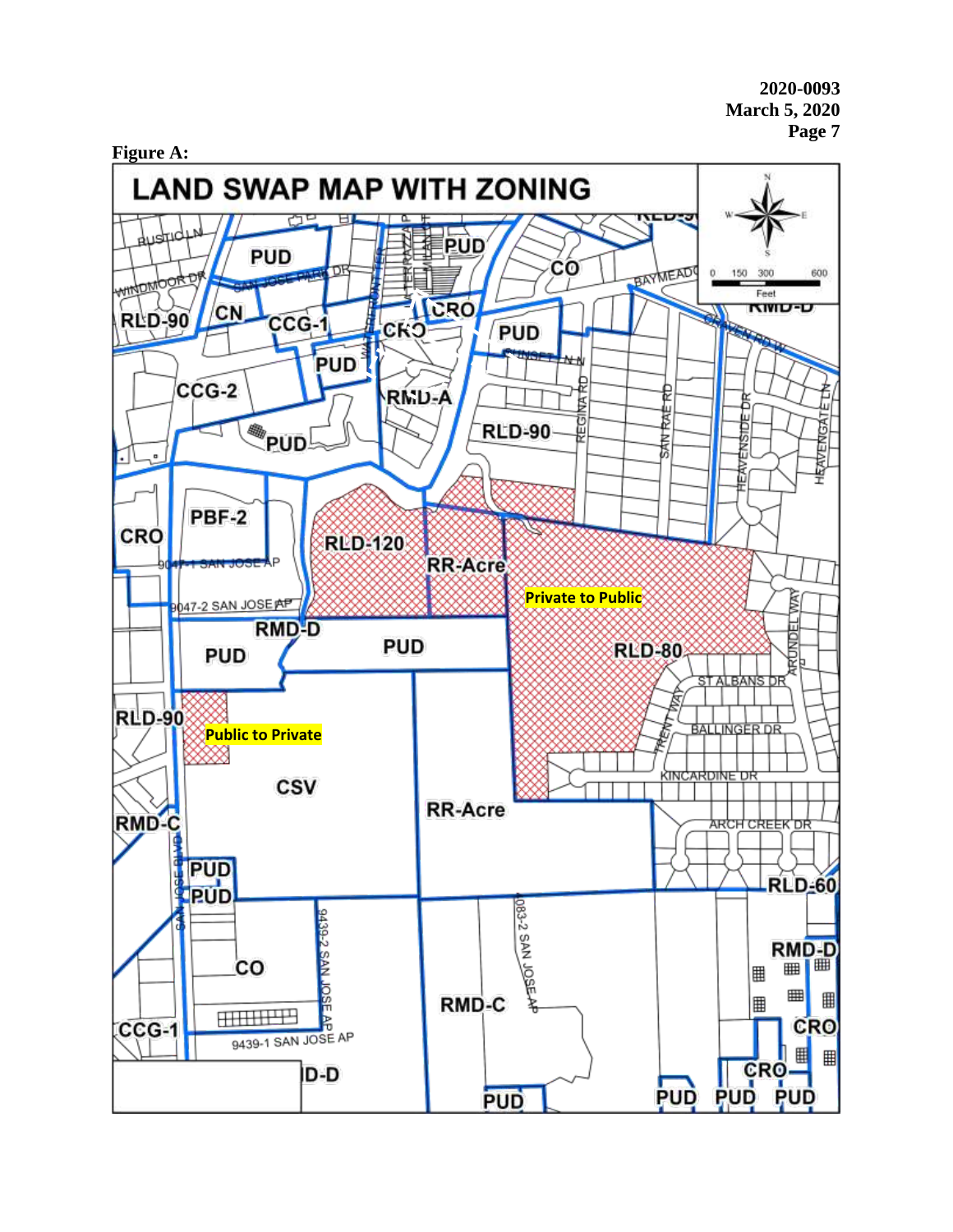

**Source: Planning & Development Dept, 2/18/20**

**View of San Jose Boulevard and the subject property, facing east.**